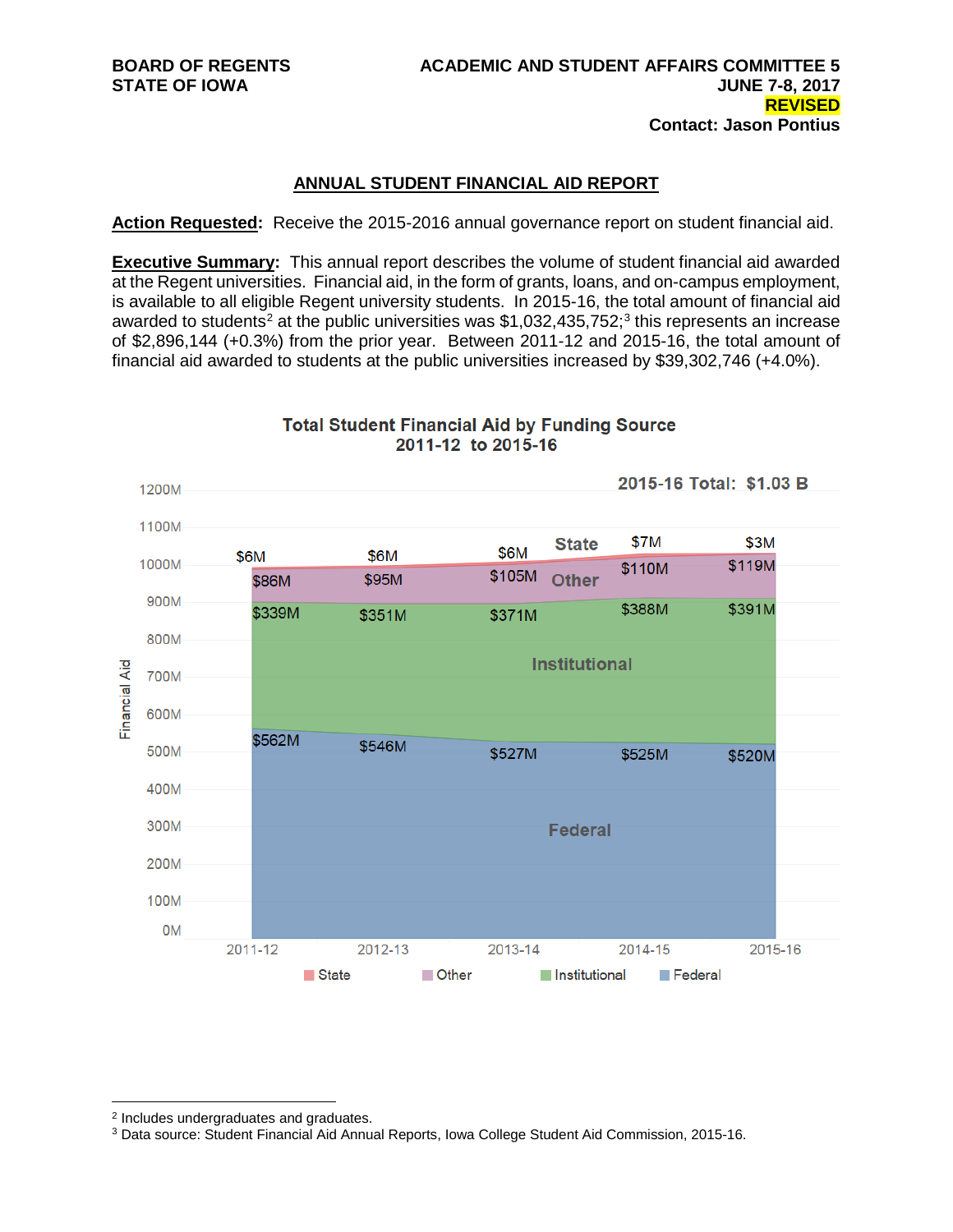• The following graphs describe the funding types and sources of student financial aid.



**Student Financial Aid Summary by Type & Funding Source** All Students 2015-16

All Student Financial Aid Summary for 2015-16

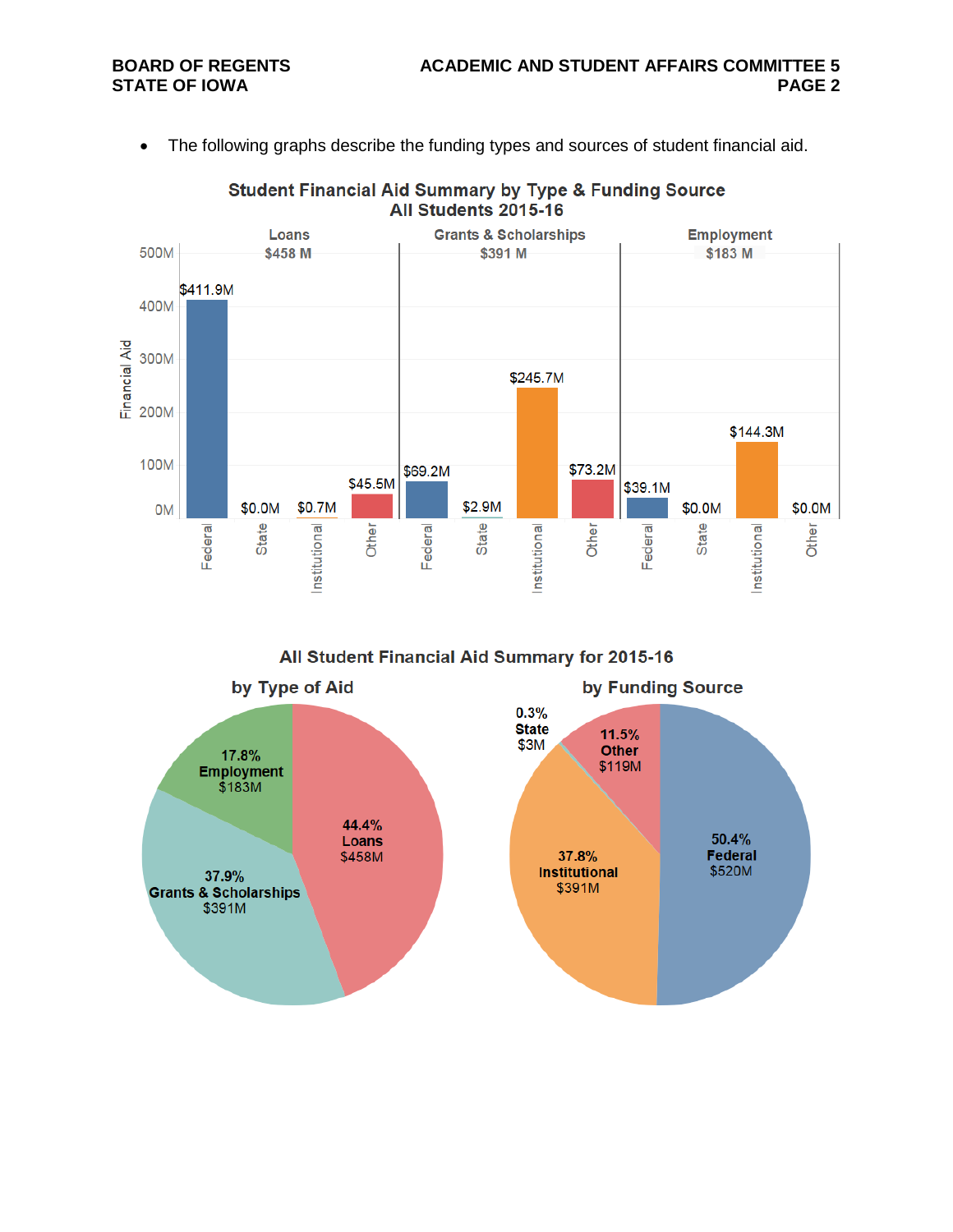- **◆** Trends/Issues.
	- Increases in the Pell Grant program have not kept pace with tuition increases. In 2006- 07, the maximum Pell Grant covered 70.0% of average public four-year tuition and fees; in 2016-17, it covered only 60.0%.<sup>[4](#page-2-0)</sup>
	- The Iowa Grant Program was the only need-based state program for public universities but the Iowa Legislature eliminated it in 201[5](#page-2-1).<sup>5</sup>
	- Total annual education borrowing declined for the fifth consecutive year in 2015-16. Overall, students borrowed 18% less in 2015-16 than in 2010-11. Nonfederal education loans<sup>[6](#page-2-2)</sup> fell from an estimated \$20.9 billion (in 2015 dollars) in 2005-06 to \$11.0 billion in 2015-16.
	- Loans continue to play a major role in the student financial aid packages of Regent university students. However, studies have shown that loans typically do not promote college enrollment; loans influence a student's choice of college especially when income and race/ethnicity are considered.<sup>[7](#page-2-3)</sup> A 2013 study found that "each additional \$1,000 in unsubsidized federal loans makes low-income student 5.66% less likely to graduate in six years."[8](#page-2-4)
	- Graduate students are not eligible for Direct Subsidized Stafford Loans.[9](#page-2-5)
	- Students with the highest levels of perceived debt are three times more likely to leave college before earning a degree. Conversely, students with the highest amounts of actual debt are less likely to leave college. Perception of debt and the resulting financial stress appear to influence students' decision to leave college.<sup>[10](#page-2-6)</sup>
	- Loss of funding for the Iowa Work-Study Program<sup>[11](#page-2-7)</sup> continues to limit the opportunities for on-campus student employment. This is contrary to research that has shown that students who work on-campus have higher retention and persistence rates than students who work off-campus. The Iowa Work-Study Program has not been funded since FY 2010.
		- o In 2014-15, approximately 85% of Iowa need-based state grants were awarded to students attending private, not-for-profit and private, for-profit institutions which makes Iowa unique among the other states.<sup>12</sup>
		- o Although the maximum Pell Grant is the most frequently cited grant program, only about 27% of recipients currently qualify for the maximum.<sup>[13](#page-2-9)</sup> In 2015-16, the maximum Pell Grant award was \$5,775; the average national Pell Grant award was \$3,724. At the Regent universities, the average Pell Grant award was \$3,850.

<span id="page-2-0"></span> $\overline{a}$ <sup>4</sup> Trends in Student Aid 2016, College Board.

<span id="page-2-1"></span><sup>5</sup> Iowa Student Aid Commission 2016

<span id="page-2-2"></span><sup>6</sup> Trends in Student Aid 2016: College Board - from banks, credit unions, states, and institutions.

<span id="page-2-3"></span><sup>&</sup>lt;sup>7</sup> "A Research Agenda for Study of Indebtedness and College Enrollment," Project on Student Debt 2013.

<span id="page-2-4"></span><sup>8</sup> AERA Paper, Ray Franke, April 2014.

<span id="page-2-5"></span><sup>&</sup>lt;sup>9</sup> Trends in Student Aid 2016, College Board.

<span id="page-2-6"></span><sup>10</sup> Student Loans, Financial Stress, and College Student Tuition, Britt et. Al, 2017

<span id="page-2-7"></span><sup>11</sup> Approximately \$2 million was appropriated each year prior to 2001-02. Between 2001-02 and 2004-05, \$0 was appropriated for state work-study; no state work-study funds have been appropriated since 2008-09 other than \$3,000 in 2009-10.

<span id="page-2-8"></span><sup>12</sup> NASSGAP, 2014-15.

<span id="page-2-9"></span><sup>&</sup>lt;sup>13</sup> Trends in Student Aid 2015, College Board.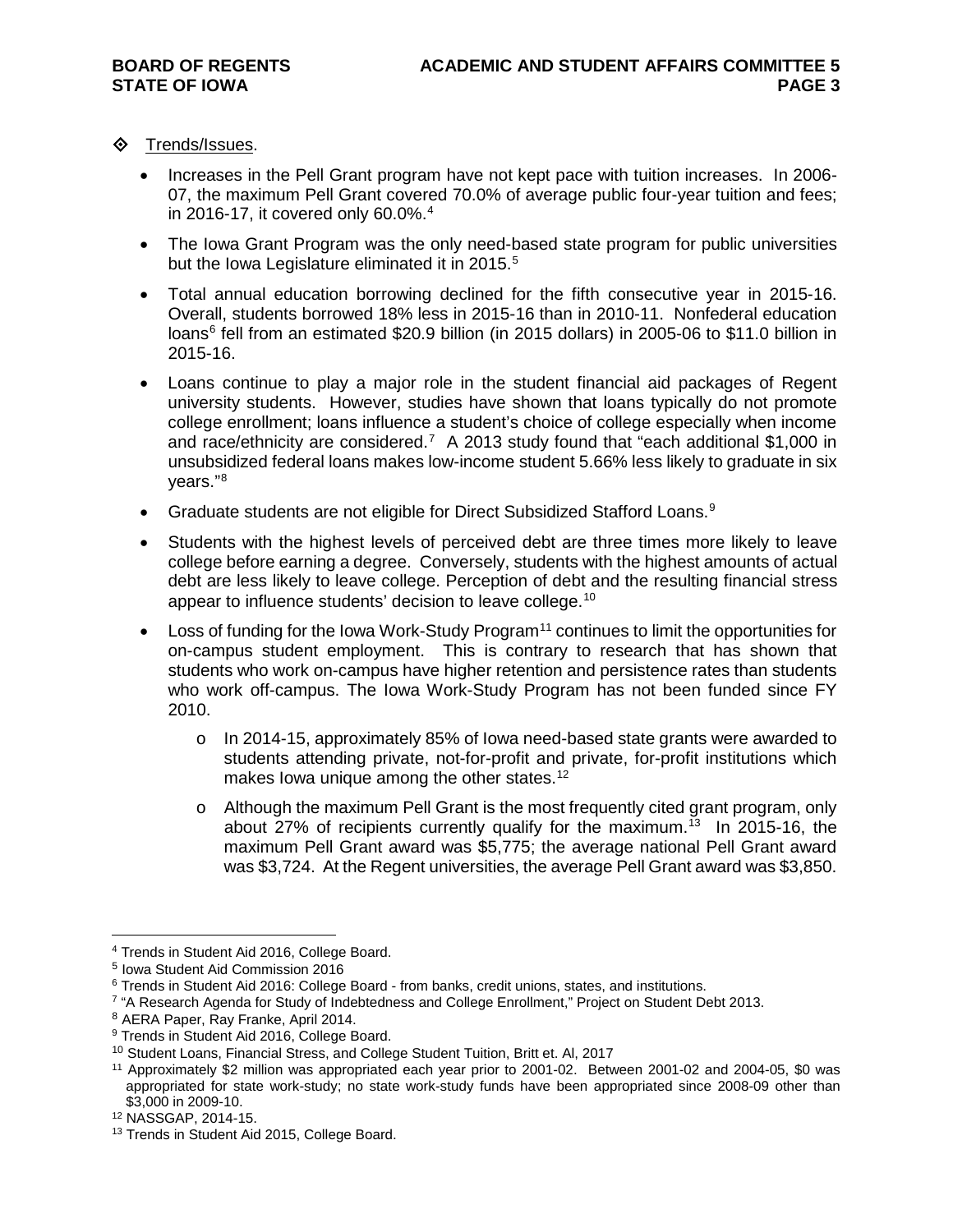The Student Financial Aid Report addresses the Board of Regents Strategic Plan priority of "Ensuring access to education and student success"

#### **Highlights:**

#### **Student Financial Aid Summary by Type and Funding Source** 2013-14 to 2015-16

|                          |         | Federal       | <b>State</b> | Institutional                                                                                                                                                                                                                               | Other         | Total         |
|--------------------------|---------|---------------|--------------|---------------------------------------------------------------------------------------------------------------------------------------------------------------------------------------------------------------------------------------------|---------------|---------------|
| Grants &<br>Scholarships | 2013-14 | \$66,276,928  | \$5,794,412  | \$210,725,010                                                                                                                                                                                                                               | \$64,028,338  | \$346,824,688 |
|                          | 2014-15 | \$69,202,425  | \$6,929,737  | \$223,044,398                                                                                                                                                                                                                               | \$68,681,145  | \$367,857,705 |
|                          | 2015-16 | \$69,231,907  | \$2,915,103  | \$73,175,070<br>\$245,660,298<br>\$0<br>\$646,288<br>\$40,470,767<br>\$0<br>\$733,917<br>\$40,873,878<br>\$0<br>\$736,966<br>\$45,456,949<br>\$42,246<br>\$0<br>\$159,580,434<br>\$0<br>\$164,339,374<br>\$0<br>\$0<br>\$0<br>\$144,256,552 | \$390,982,378 |               |
|                          | 2013-14 | \$422,266,853 |              |                                                                                                                                                                                                                                             |               | \$463,383,908 |
| Loans                    | 2014-15 | \$418,714,700 |              |                                                                                                                                                                                                                                             |               | \$460,322,495 |
|                          | 2015-16 | \$411,881,159 |              |                                                                                                                                                                                                                                             |               | \$458,075,074 |
|                          | 2013-14 | \$38,286,426  |              |                                                                                                                                                                                                                                             |               | \$197,909,106 |
| Employment 2014-15       |         | \$37,020,034  |              |                                                                                                                                                                                                                                             |               | \$201,359,408 |
|                          | 2015-16 | \$39,121,748  |              |                                                                                                                                                                                                                                             |               | \$183,378,300 |

Between 2014-15 and 2015-16, the following changes occurred in student financial aid by **funding source**.

- $\diamond$  Federal funds decreased by \$4,702,345 (-0.9%).
- $\textcircled{}$  State funds decreased by \$4,014,634 (-57.9%).
- $\lozenge$  Institutional funds increased by \$2,536,127 (+0.7%).
- Other funds, such as private grants and scholarships, increased by \$9,076,996 (+8.3%).

Between 2014-15 and 2015-16, the following changes occurred in student financial aid by **funding type**.

- $\diamond$  Grant/scholarship funds increased by \$23,124,673 (+6.3%).
- Employment funds decreased by \$17,981,108 (-8.9%).
- $\lozenge$  Loan funds decreased by \$2,247,421 (-0.5%).
- $\Diamond$  Undergraduate Aid. In 2015-16, a total of \$699,575,641 was awarded to undergraduates at the Regent universities; this is an increase of \$12,255,014 (+1.8%) from the prior year. Undergraduate aid represents 67.8% of the total financial aid awarded in 2015-16.
	- Of the total amount awarded to undergraduates, 51.8% came from federal funds, 0.3% came from state funds, 34.1% came from institutional funds, and 13.8% came from other funds.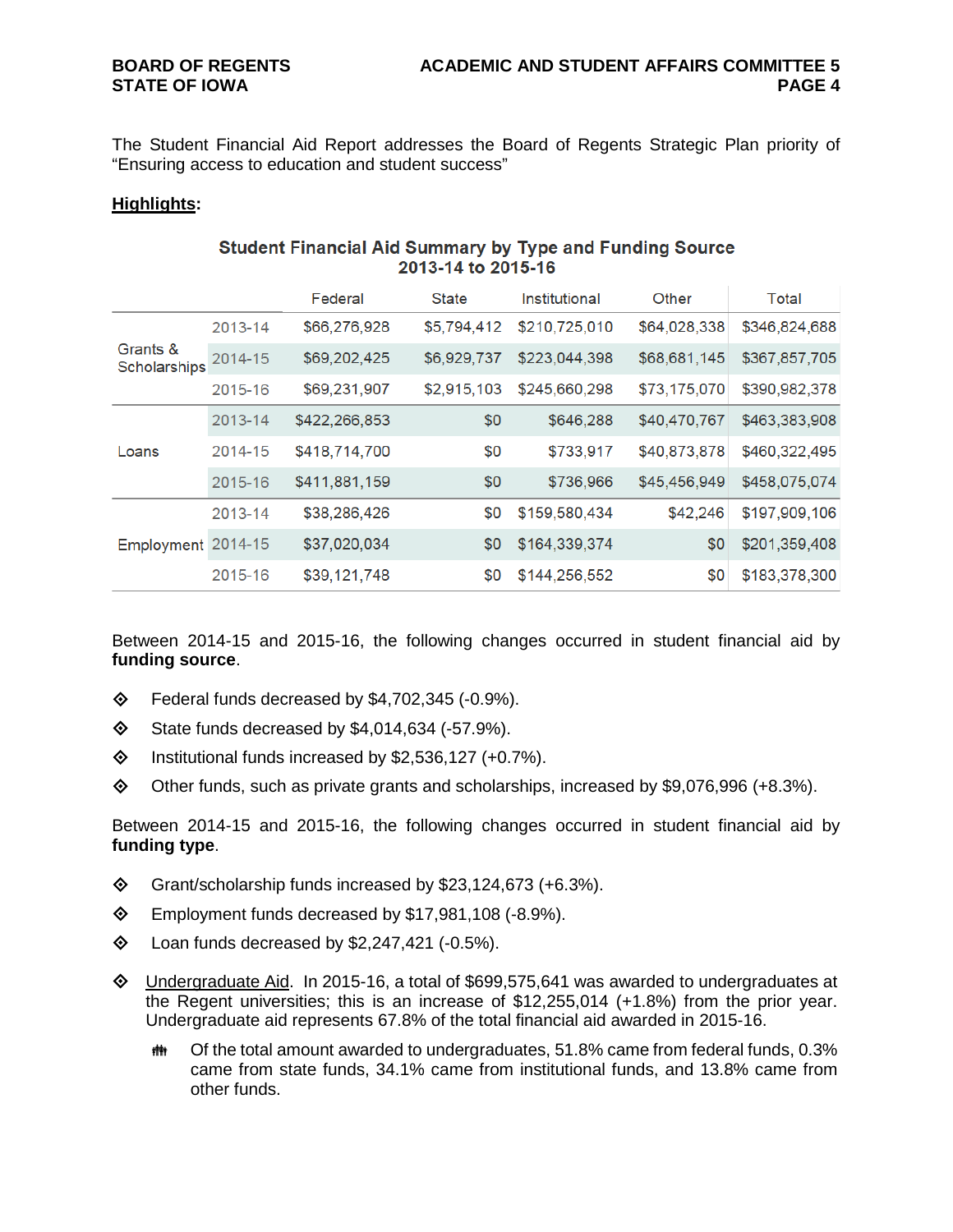- th In 2015-16, a total of \$311,110,895 (44.5%) was awarded in the form of grants and scholarships; this is an increase of \$19,299,144 (+6.6%) from the prior year.
- $m$  In 2015-16, a total of \$49,607,587 (7.1%) was awarded in the form of on-campus employment; this is a decrease of \$8,057,236 (-14.0%) from the prior year.
- **# In 2015-16, a total of \$338,857,159 (48.4%) was awarded in the form of loans; this is** an increase of \$1,013,106 (+0.3%) from the prior year.



### Undergraduate Student Financial Aid Summary for 2015-16



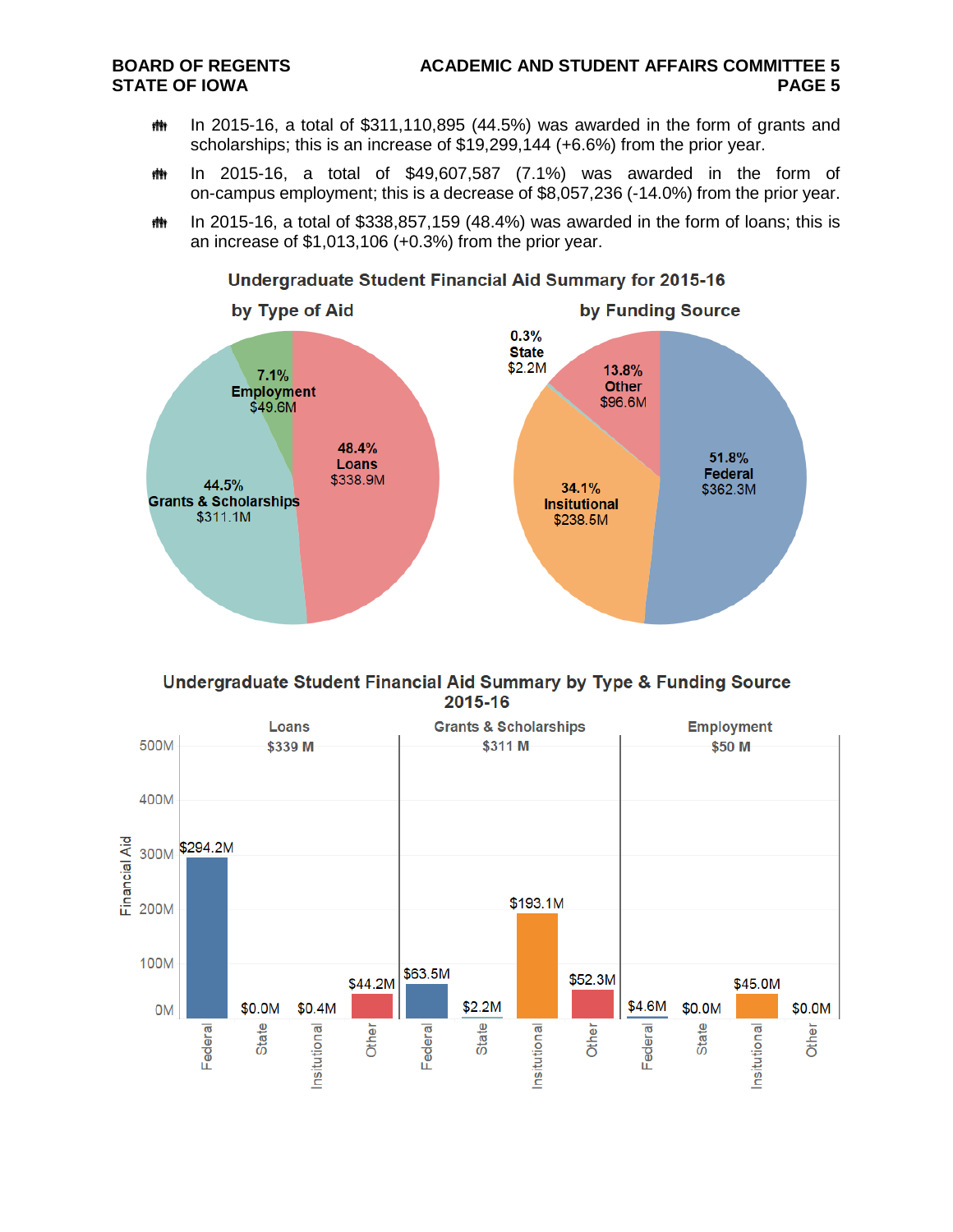- $m$  The average financial aid award to undergraduate students at the Regent universities was \$3,798, which represents an increase of \$117 (+3.2%) from the prior year.
- The average undergraduate grant/scholarship award was \$3,296, which represents an increase of \$190 (+6.1%) from the prior year.
- **##** The average undergraduate loan award was \$5,074, which represents an increase of \$76 (+1.5%) from the prior year.
- **##** The average undergraduate employment award was \$2,154, which represents a decrease of \$134 (-5.9%) from the prior year.
- $\Diamond$  The national average financial aid to undergraduate students who received aid in 2015-16 was \$14,460.<sup>14</sup> The national average financial aid to undergraduate students in public four-year institutions was \$11,200 in 2011-12.<sup>[15](#page-5-1)</sup> In 2015-16, the average financial aid to Regent university undergraduate students who received aid was \$13,321<sup>[16](#page-5-2)</sup> which was an increase of \$54 (+0.4%) from the prior year.
- $\lozenge$  In 2015-16, the Regent universities had 52,514 undergraduates<sup>17</sup> (82.6%) who received some type of financial aid, representing an increase of 715 students (+1.4%) from the prior year.
- ♦ Seniors Graduating Without Debt.<sup>18</sup> Nationally, 39% of graduating seniors in 2014-15 graduated without debt from public four-year institutions.[19](#page-5-5) At the Regent universities in 2015-16:
	- At SUI, 45.0% of all graduating seniors graduated without debt (up from 44.2% in 2014- 15); 35.0% of graduating seniors who were Iowa residents graduated without debt (up from 33.2% in 2014-15).
	- At ISU, 37.7% of all graduating seniors graduated without debt (up from 34.4% in 2014- 15); 31.8% of graduating seniors who were Iowa residents graduated without debt (up from 26.3% in 2014-15).
	- At UNI, 30.1% of all graduating seniors graduated without debt (up from 28.4% in 2014- 15); 27.3% of graduating seniors who were Iowa residents graduated without debt (up from 26.3% in 2014-15).
- $\Diamond$  Debt Upon Graduation. The national average indebtedness for those graduating with debt was \$28,100 in 2014-2015. For those graduating with debt from public four-year institutions was \$26,800 in 2014-15.<sup>19</sup> The national average need-based indebtedness for those graduating with debt from four-year public institutions was \$11,653 in [20](#page-5-6)07-08.<sup>20</sup> Debt upon graduation for the Regent universities in 2015-16 was (see table below for more detail):
	- SUI: \$26,557 (\$25,454 for residents)
	- ISU: \$27,563 (\$26,371 for residents)
	- UNI: \$22,993 (\$22,770 for residents)

 $\overline{a}$ 

<span id="page-5-0"></span><sup>&</sup>lt;sup>14</sup> Trends in Student Aid 2016, College Board.

<span id="page-5-1"></span><sup>15</sup> NPSAS 2011-12. (most current data available)

<span id="page-5-2"></span><sup>&</sup>lt;sup>16</sup> Student College Aid Commission survey data, 2015-16; unduplicated count of students.

<span id="page-5-3"></span><sup>&</sup>lt;sup>17</sup> This is an unduplicated headcount.

<span id="page-5-4"></span><sup>&</sup>lt;sup>18</sup> The debt load for students is based on debt incurred while attending one of the Regent universities.

<span id="page-5-5"></span><sup>&</sup>lt;sup>19</sup> Trends in Student Aid 2016, College Board.

<span id="page-5-6"></span><sup>20</sup> NPSAS, 2011-12. (most current data available)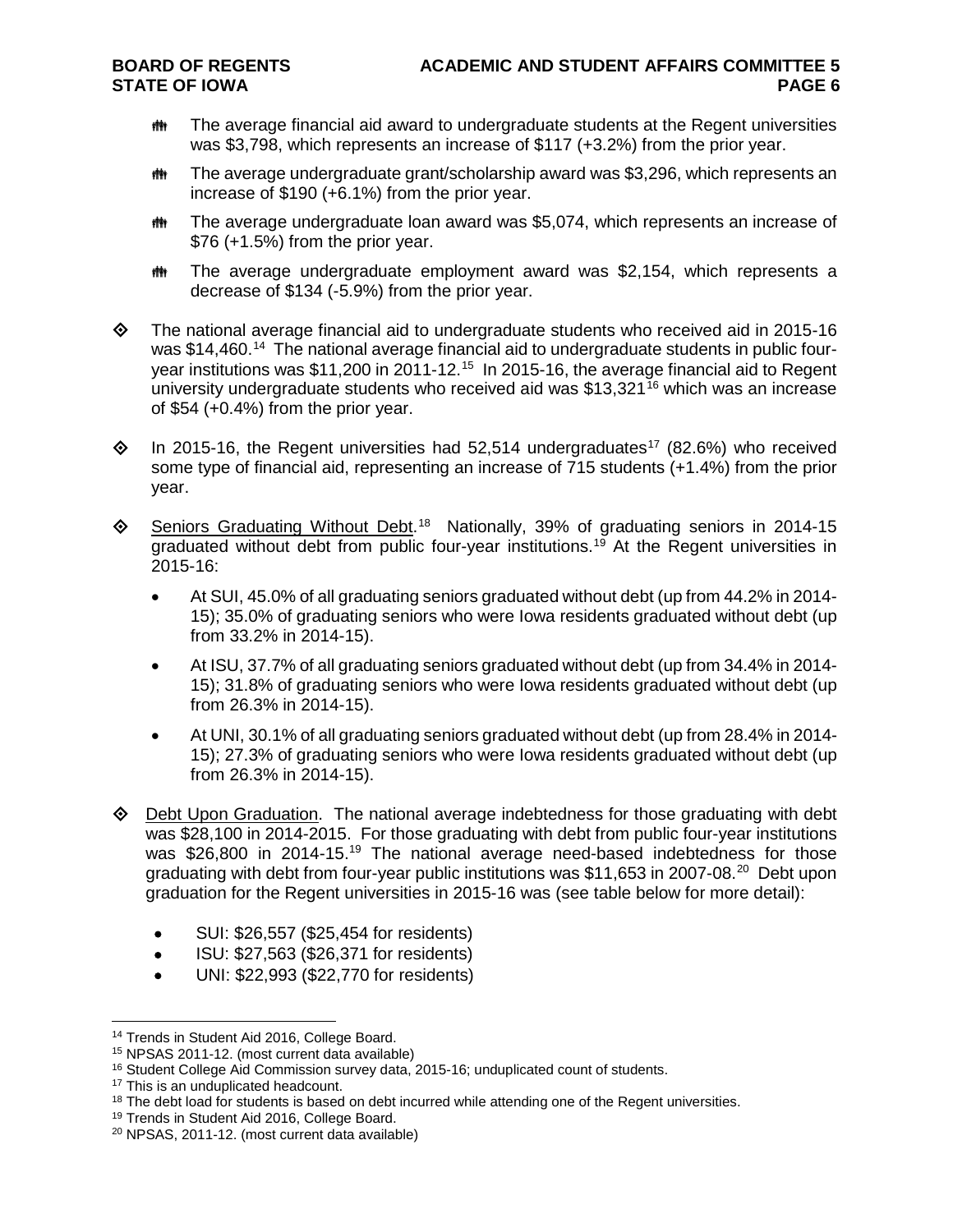#### **PERCENT OF UNDERGRADUATES WHO GRADUATED WITH/WITHOUT DEBT 2013-14 to 2015-16**

|                                       |                          | <b>Resident</b><br><b>Debt</b> |             |                                                                    |            | <b>Non-Resident</b> |          | Total      |                   |            |  |
|---------------------------------------|--------------------------|--------------------------------|-------------|--------------------------------------------------------------------|------------|---------------------|----------|------------|-------------------|------------|--|
|                                       |                          | <b>SUI</b>                     | <b>ISU</b>  | <b>UNI</b>                                                         | <b>SUI</b> | <b>ISU</b>          | UNI      | <b>SUI</b> | <b>ISU</b>        | <b>UNI</b> |  |
| Year<br>2013-14<br>2014-15<br>2015-16 | <b>With Debt</b>         | 68.7%                          | 72.1%       | 76.4%                                                              | 47.2%      | 45.3%               | 48.6%    |            | 59.3% 64.2% 74.9% |            |  |
|                                       | <b>Without Debt</b>      | 31.5% 27.9%                    |             | 23.6%                                                              | 52.8%      |                     | 51.4%    | 40.7%      | 35.8% 25.1%       |            |  |
|                                       | With Debt                |                                | 66.8% 73.7% |                                                                    | 41.6%      | 48.6%               | 46.0%    | 55.8%      | 65.6% 71.6%       |            |  |
|                                       | <b>Without Debt</b>      | 33.2%                          | 26.3%       | 26.3%                                                              | 58.4%      |                     | 54.0%    |            | 44.2% 34.4% 28.4% |            |  |
|                                       | <b>With Debt</b>         | $65.0\%$                       | 68.2%       | 72.7%                                                              | $42.0\%$   | 49.3%               | 41.7%    |            | $55.0\%$ 62.3%    | 69.9%      |  |
|                                       | Without Debt 35.0% 31.8% |                                |             | 54.7%<br>73.7%<br>51.4%<br>50.7%<br>58.3%<br>58.0%<br><b>27.3%</b> | 45.0%      | 37.7%               | $30.1\%$ |            |                   |            |  |

# **AVERAGE INDEBTEDNESS FOR THOSE GRADUATING WITH DEBT 2012-13 to 2015-16**

| <b>University of lowa</b>                           | 2012-13  | 2013-14  | 2014-15  | 2015-16  |
|-----------------------------------------------------|----------|----------|----------|----------|
| Average indebtedness                                | \$27,304 | \$27,581 | \$27,415 | \$26,557 |
| Average indebtedness for lowa residents             | \$26,351 | \$26,072 | \$26,000 | \$25,454 |
| Average need-based indebtedness*                    | \$12,323 | \$12,626 | \$12,385 | \$12,513 |
| Average need-based indebtedness for lowa residents* | \$12,135 | \$12,268 | \$12,119 | \$12,366 |
|                                                     |          |          |          |          |
| <b>Iowa State University</b>                        | 2012-13  | 2013-14  | 2014-15  | 2015-16  |
| Average indebtedness                                | \$29,458 | \$27,940 | \$27,070 | \$27,563 |
| Average indebtedness for lowa residents             | \$28,787 | \$26,848 | \$25,831 | \$26,371 |
| Average need-based indebtedness*                    | \$13,844 | \$13,485 | \$13,171 | \$13,044 |
| Average need-based indebtedness for lowa residents* | \$13,876 | \$13,280 | \$13,023 | \$12,928 |
|                                                     |          |          |          |          |
| <b>University of Northern Iowa</b>                  | 2012-13  | 2013-14  | 2014-15  | 2015-16  |
| Average indebtedness                                | \$23,151 | \$23,163 | \$22,313 | \$22,993 |
| Average indebtedness for lowa residents             | \$23,133 | \$23,053 | \$22,299 | \$22,770 |
| Average need-based indebtedness*                    | \$12,769 | \$12,570 | \$12,133 | \$12,323 |
| Average need-based indebtedness for lowa residents* | \$12,755 | \$12,521 | \$12,104 | \$12,276 |

\* need-based refers to a type of loan program, it is not need of student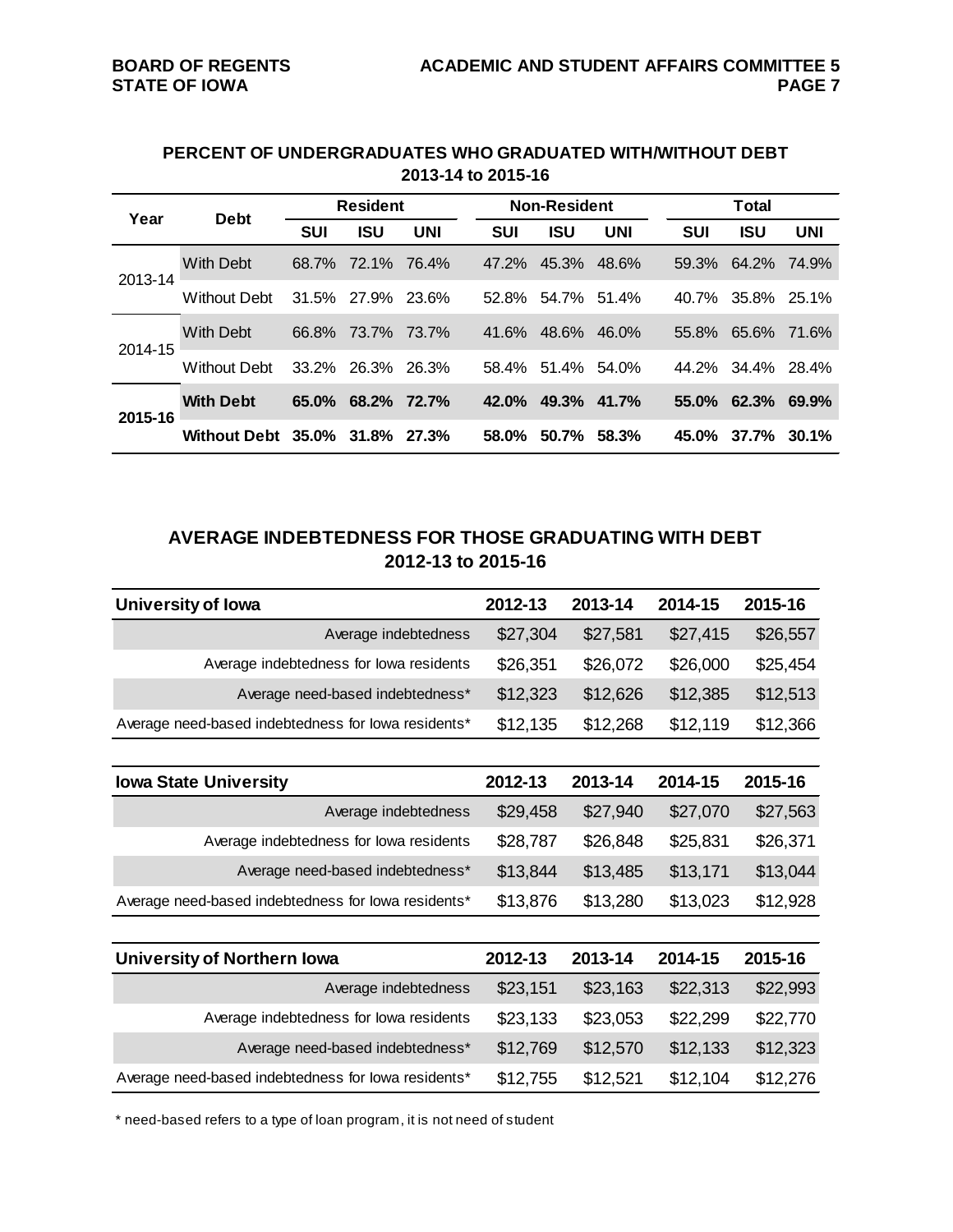- ♦ Default Rates.<sup>[21](#page-7-0)</sup> The Higher Education Opportunity Act of 2009 created a new calculation of cohort default rates. It extended the time from a two-year to a three-year cohort. The FY 2013 three-year cohort default rate for the following institutions:
	- Nationally: 11.3%
	- State of Iowa: 11.9%
	- All public four-year colleges: 7.3%
	- Regent universities: 3.1%
	- University of Iowa: 2.7% (down from 3.2% in FY 2012)
	- Iowa State University: 3.5% (down from 3.9% in FY 2012)
	- University of Northern Iowa: 2.9% (down from 4.0% in FY 2012)

 $\Diamond$  Institutional Aid. The past Board of Regents Strategic Plan had identified a target related to institutional aid. "The amount of student financial aid provided by the institutions for undergraduate resident students who demonstrate need will increase by 3% by 2016, using state appropriations and other allowable revenues."



### **Institutional Aid for Undergraduate Students Amount & Percent Increase from Prior Year** 2007-08 to 2015-16

Aid amounts shown are those distributed by each university's Student Financial Aid Department.

<span id="page-7-0"></span><sup>21</sup> Source: U.S. Department of Education.

 $\overline{a}$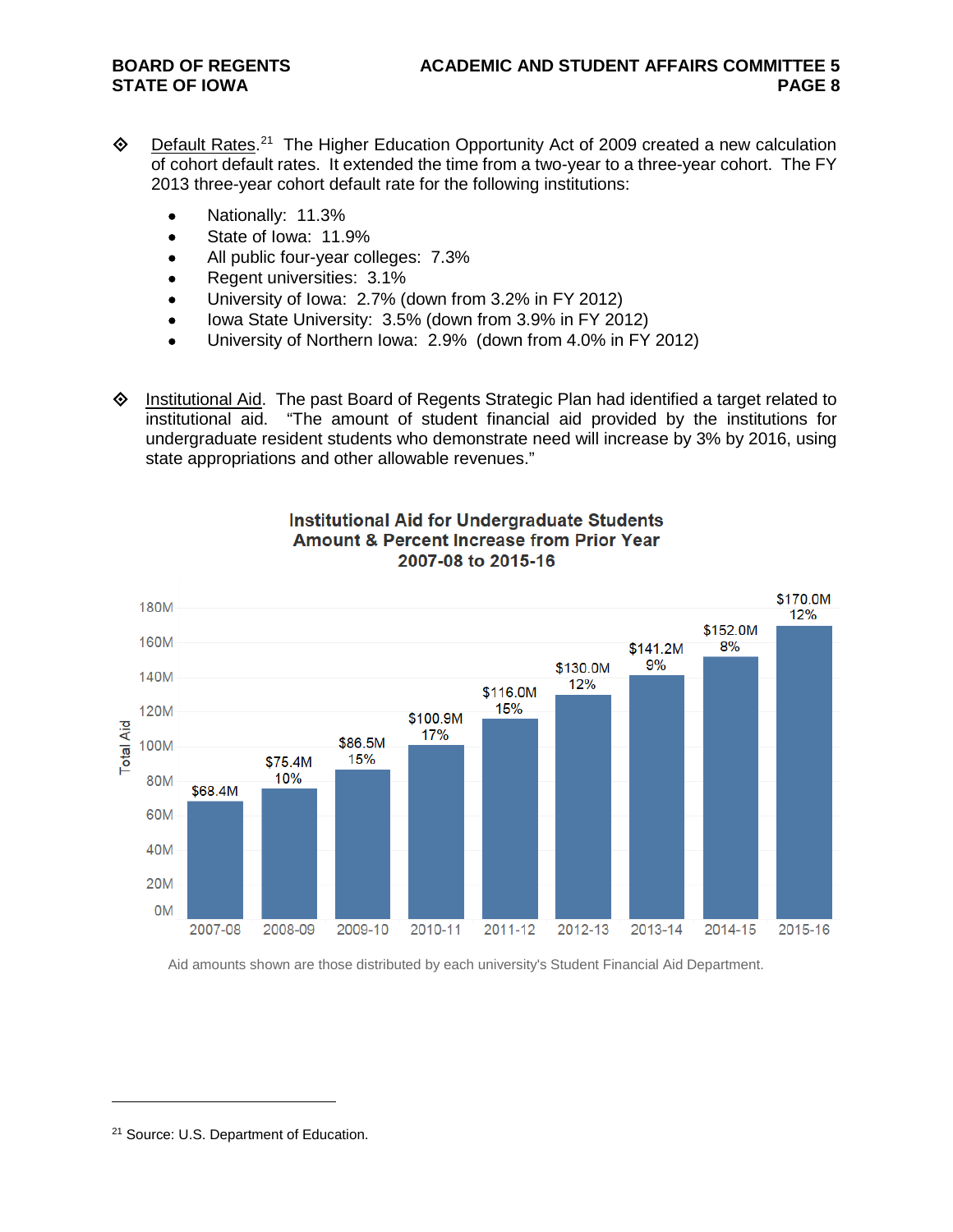

Institutional Aid for Undergraduate Students by Regent University 2007-08 to 2015-16

Aid amounts shown are those distributed by each university's Student Financial Aid Department

- $\Leftrightarrow$  The table below describes the distribution of institutional aid to undergraduates who demonstrated need in 2015-16. There were  $14,982$  lowa residents who demonstrated need; this is an increase of  $605$  students  $(+4.2\%)$  from the prior year. Iowa residents who demonstrated need received  $$46,646,782$ , an increase of  $$4,558,230$  (+10.8%) from the prior year.
	- At SUI, 55.4% of all undergraduates who received institutional aid demonstrated need; 55.7% of those who demonstrated need were Iowa residents. Approximately 70% of all undergraduate institutional aid was awarded to students who demonstrated need; 34% of those funds were awarded to Iowa residents who demonstrated need.
	- At ISU, approximately 66.4% of all undergraduates who received institutional aid demonstrated need; 67.1% of those who demonstrated need were Iowa residents. Approximately 67% of all undergraduate institutional aid was awarded to students who demonstrated need; 38% of those funds were awarded to Iowa residents who demonstrated need.
	- At UNI, approximately 77.9% of all undergraduates who received institutional aid demonstrated need; 90.2% of those who demonstrated need were Iowa residents. Approximately 79% of all undergraduate institutional aid was awarded to students who demonstrated need; 74% of those funds were awarded to Iowa residents who demonstrated need.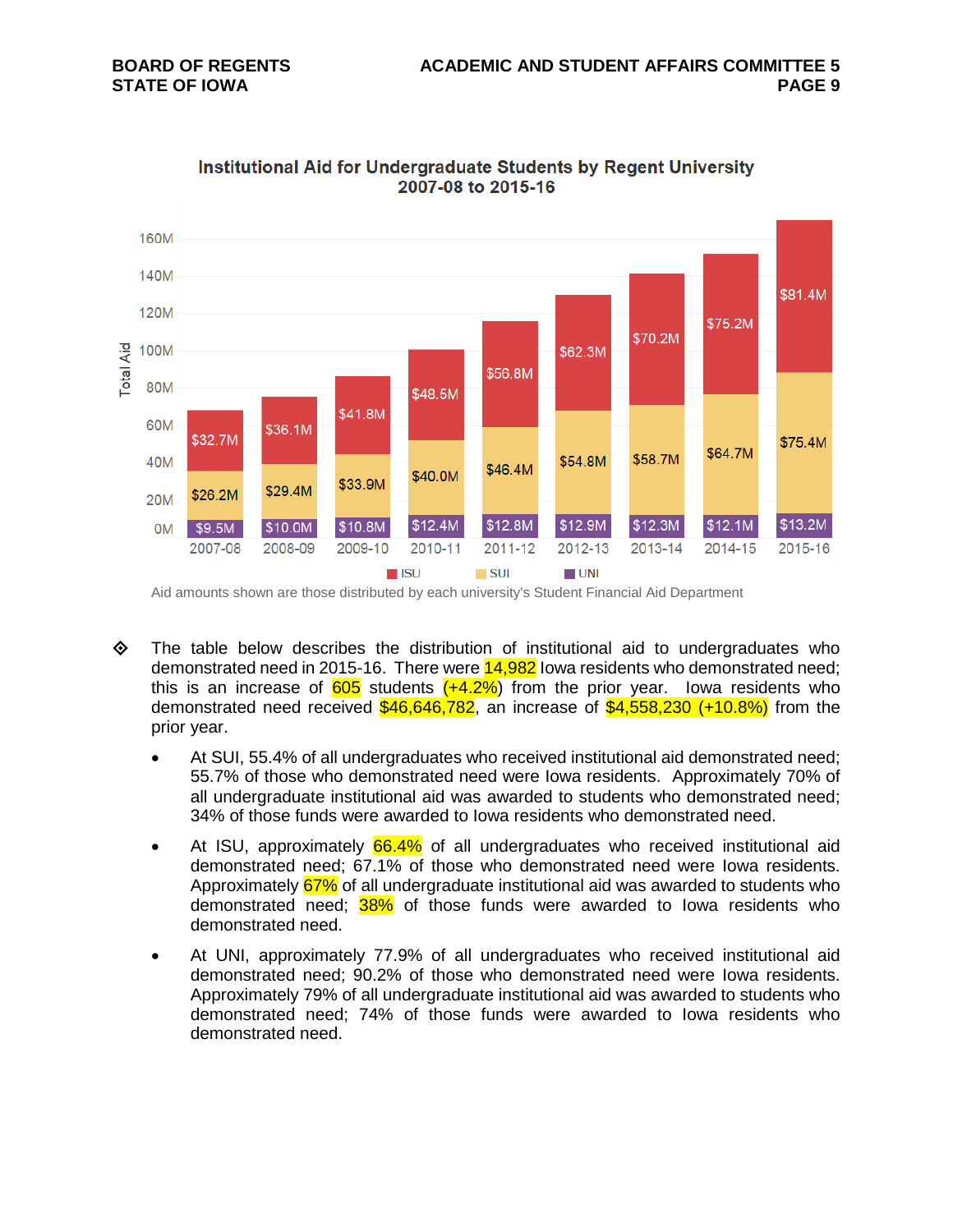# **BOARD OF REGENTS ACADEMIC AND STUDENT AFFAIRS COMMITTEE 5**

#### **UNDERGRADUATE INSTITUTIONAL AID BY INSTITUTION, NEED, AND RESIDENCE 2013-14 to 2015-16**

| Year    |                                             | <b>SUI</b>               |                 | <b>ISU</b>   |          | <b>UNI</b>   |                 | <b>TOTAL</b>  |          |
|---------|---------------------------------------------|--------------------------|-----------------|--------------|----------|--------------|-----------------|---------------|----------|
|         | Residency                                   | Amount                   | <b>Students</b> | Amount       | Students | Amount       | <b>Students</b> | Amount        | Students |
|         | Demonstrated Need Total                     | \$41,239,517             | 4,632           | \$50,045,796 | 12,222   | \$9,409,793  | 4,000           | \$100,695,106 | 20,854   |
|         |                                             | Resident \$14,017,359    | 2,330           | \$19,859,625 | 8,508    | \$7,024,546  | 3,698           | \$40,901,530  | 14,536   |
|         |                                             | Nonresident \$27,222,158 | 2,302           | \$30,186,171 | 3,714    | \$2,385,247  | 302             | \$59,793,576  | 6,318    |
| 2013-14 | Did Not Demonstrate Need Total \$17,432,638 |                          | 3,802           | \$20,126,220 | 5,003    | \$2,900,206  | 1,024           | \$40,459,064  | 9,829    |
|         |                                             | Resident \$4,328,819     | 1,054           | \$4,462,586  | 2,473    | \$2,181,367  | 849             | \$10,972,772  | 4,376    |
|         |                                             | Nonresident \$13,103,819 | 2,748           | \$15,663,634 | 2,530    | \$718,839    | 175             | \$29,486,292  | 5,453    |
|         | Total UG Institutional Aid \$58,672,156     |                          | 8,434           | \$70,172,016 | 17,225   | \$12,309,999 | 5,024           | \$141,154,171 | 30,683   |
|         |                                             |                          |                 |              |          |              |                 |               |          |
|         | Demonstrated Need Total                     | \$46,338,937             | 5,005           | \$52,400,420 | 11,952   | \$9,621,045  | 4,104           | \$108,360,402 | 21,061   |
|         |                                             | Resident \$15,713,738    | 2,605           | \$19,342,882 | 8,023    | \$7,031,932  | 3,749           | \$42,088,552  | 14,377   |
|         |                                             | Nonresident \$30,625,199 | 2,400           | \$33,057,538 | 3,929    | \$2,589,113  | 355             | \$66,271,850  | 6,684    |
| 2014-15 |                                             |                          |                 |              |          |              |                 |               |          |
|         | Did Not Demonstrate Need Total \$18,359,847 |                          | 4,219           | \$22,801,547 | 5,542    | \$2,499,876  | 895             | \$43,661,270  | 10,656   |
|         |                                             | Resident \$4,111,618     | 1,466           | \$4,659,775  | 2,675    | \$1,873,452  | 743             | \$10,644,845  | 4,884    |
|         |                                             | Nonresident \$13,248,229 | 2,753           | \$18,141,772 | 2,867    | \$626,424    | 152             | \$32,016,425  | 5,772    |
|         | Total UG Institutional Aid \$64,698,783     |                          | 9,224           | \$75,201,967 | 17,494   | \$12,120,921 | 4,999           | \$152,021,671 | 31,717   |
|         | Demonstrated Need Total                     | \$52,653,248             | 5,898           | \$54,768,111 | 12,292   | \$10,343,731 | 3,830           | \$117,765,090 | 22,020   |
|         |                                             | Resident \$18,051,904    | 3,284           | \$20,948,986 | 8,245    | \$7,645,892  | 3,453           | \$46,646,782  | 14,982   |
|         |                                             | Nonresident \$34,601,344 | 2,614           | \$33,819,125 | 4,047    | \$2,697,839  | 377             | \$71,118,308  | 7,038    |
| 2015-16 |                                             |                          |                 |              |          |              |                 |               |          |
|         | Did Not Demonstrate Need Total \$22,784,535 |                          | 4,146           | \$26,585,079 | 6,233    | \$2,833,523  | 1,088           | \$52,203,137  | 11,467   |
|         |                                             | Resident \$8,843,047     | 2,073           | \$6,844,057  | 3,143    | \$2,309,050  | 955             | \$17,996,154  | 6,171    |
|         |                                             | Nonresident \$13,941,488 | 2,073           | \$19,741,022 | 3,090    | \$524,473    | 133             | \$34,206,983  | 5,296    |
|         | Total UG Institutional Aid \$75,437,783     |                          | 10,647          | \$81,353,190 | 18,525   | \$13,177,254 | 4,918           | \$169,968,227 | 33,487   |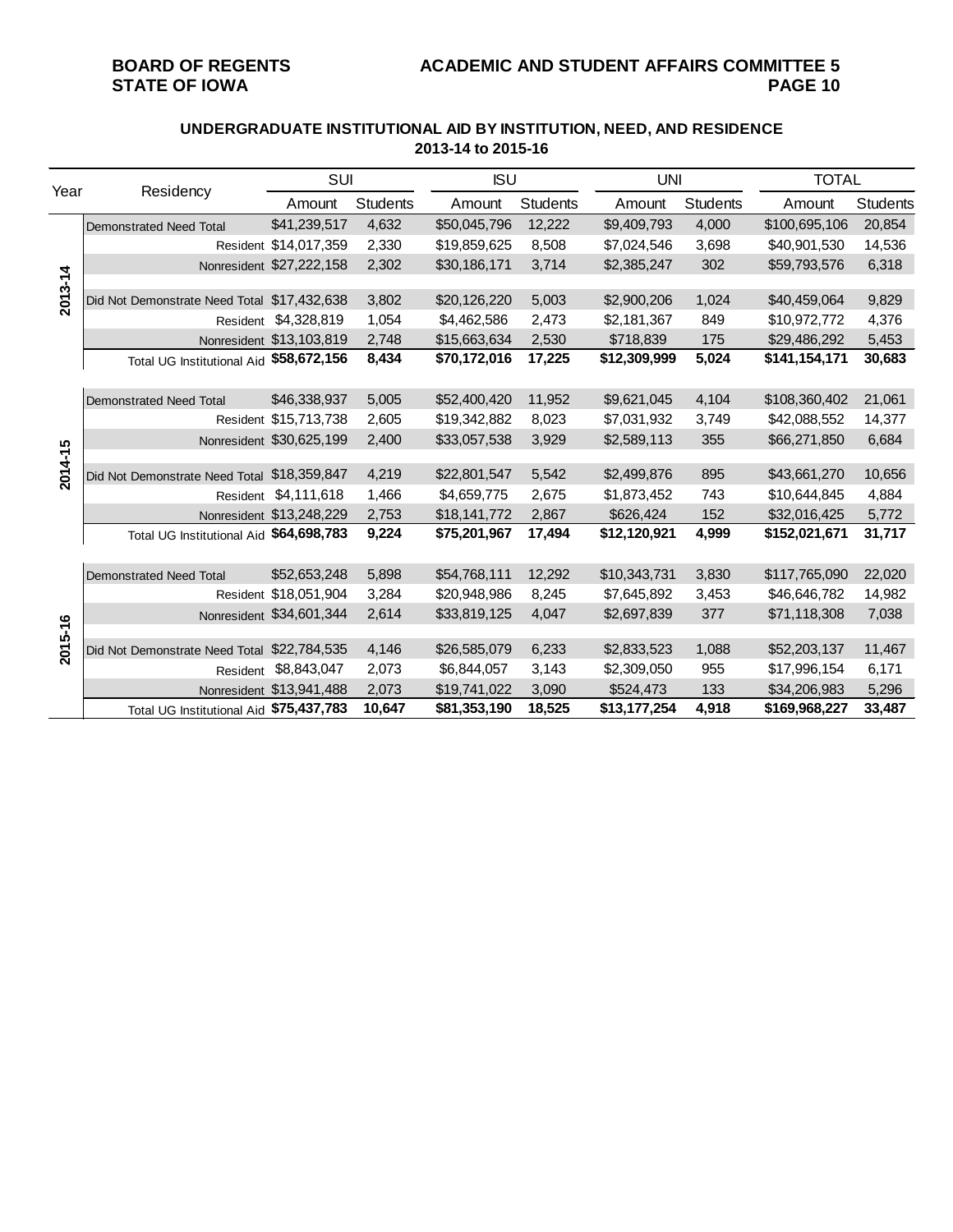The following statements apply to the three Regent universities.

#### **Student Financial Aid Awarding Philosophies**

- Federal, state, university, and private financial aid is awarded to as many students as possible who qualify and meet all required application priority dates and deadlines.
- Students who demonstrate the greatest financial need will receive the most financial aid and will receive priority consideration for need based grants and scholarships.
- All financial aid combined cannot exceed the student's cost of attendance as defined by federal regulations.

### **Student Financial Aid Department Priorities**

- Ensure that department priorities are consistent with university strategic plans, including providing access to those with financial need; enrolling well qualified and prepared students; facilitating the enrollment of a diverse student population; recruitment of high achieving students; and awarding philosophies that promote persistence and timely graduation.
- Develop and implement financial literacy programs that help educate students about sound budgeting and spending practices.
- Advocate at the federal and state levels for adequate and enhanced financial aid to help meet the increasing higher education costs and related living expenses.
- Develop university policies and procedures that comply with federal rules and regulations and state administrative codes.
- Develop university policies and procedures that simplify and streamline the application for and delivery of all sources and types of financial aid.
- Make affordability and access a high priority and create opportunities to minimize and reduce annual student debt.

### **Institutional Student Financial Aid Initiatives**

- Maintain and enhance university financial aid websites that respond to parent and student needs.
- Maintain and enhance websites that allow prospective and enrolled students to assess accurately the net costs of attending Iowa public universities using a Net Price Calculator.
- Enhance efforts to respond to students applying for financial aid and have special financial circumstances.
- Provide parents with relevant information about the federal PLUS loan and ensure that private educational loans are loans of last resort. Provide additional counseling when informing students about private loans.
- Enhance aid programs and analyze their effectiveness for access and affordability.
- Provide point of contact in the Financial Aid Office for all current and incoming veterans, giving financial literacy counseling and campus services advice. Explore all funding opportunities.

#### **Institutional Interests/Concerns Related to Financial Aid**

- **Federal**
	- **Fate of the Federal Perkins Loan Program:**
		- $\circ$  As of September 30, 2017 the Perkins Loan program will expire with no new program to replace it
		- o Needy students will be left without a viable loan option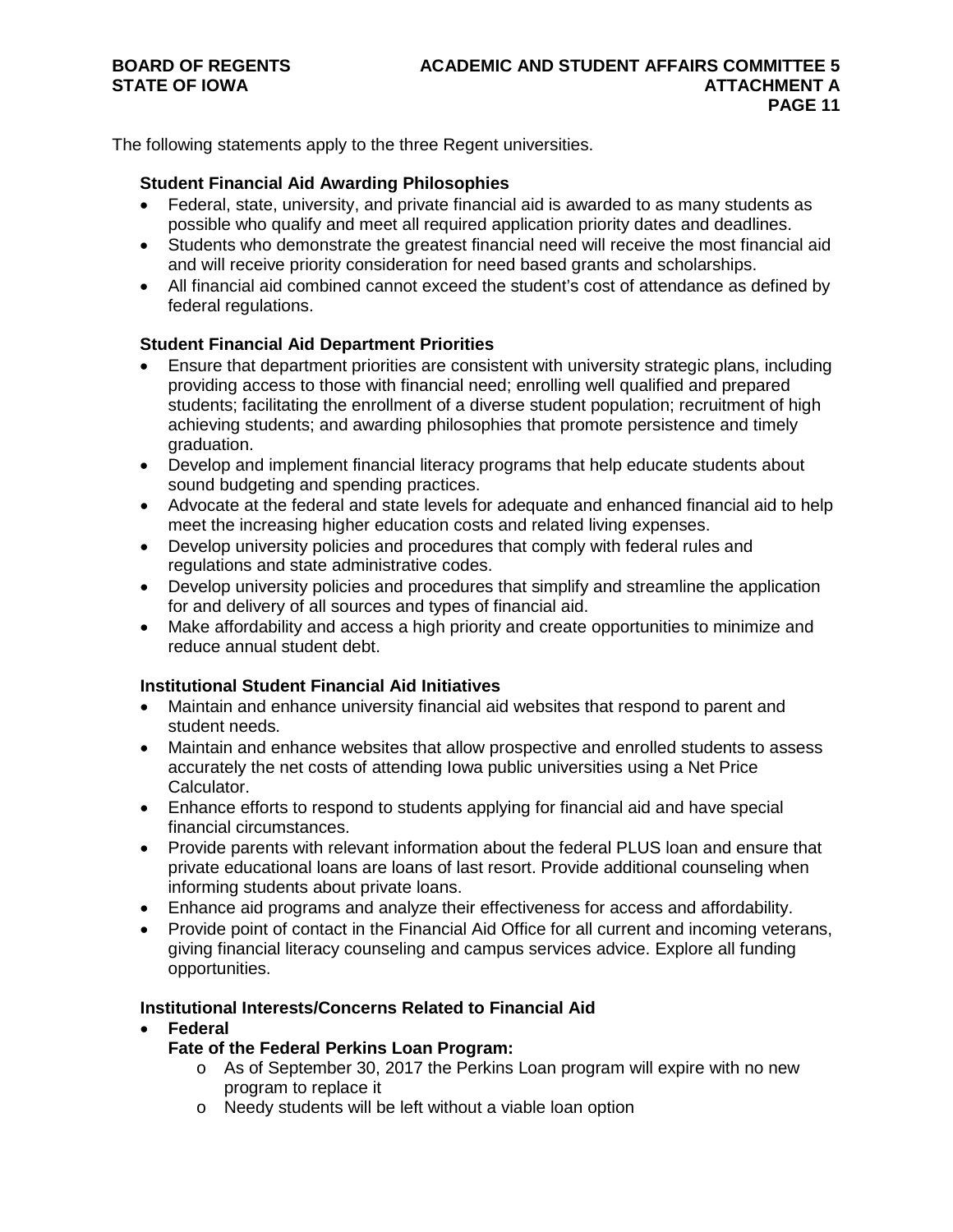### **Reauthorization of the Higher Education Act issues, including but not limited to:**

- o Allowable institutional charges that can be paid by Title IV funds
- o Federal needs analysis
	- FAFSA simplification
	- **Simplified Needs Test**
	- 1040 as a financial aid application
- o Federal Direct Loan program
	- Annual and aggregate loan limits
	- **-** Loan proration
	- **Loan repayment programs**
- o Fully funded Federal Pell Grant, not subject to annual appropriations
- o Continual authorization and increased appropriations for the federal campusbased programs (Work-Study, Perkins Loan, and SEOG)
- o A new federal allocation formula for distribution of the federal campus-based programs

#### **Sequestration**

- o Restored funding for the federal campus-based and TEACH Grant programs
- o Reversal of fee increases associated with the federal direct student loan and federal direct PLUS programs
- o Hold harmless the federal student aid programs from future sequestrations

#### **Other**

o Complying with federal program integrity regulations, particularly those related to our institutional certificate programs (i.e. gainful employment programs) and those related to our out of state distance educational programs

#### **State**

- o Continued zero funding for the Iowa Grant
- o Continued zero funding of the Iowa Work-Study program
- o State authorization and full funding of the new need-based Iowa Grant for resident undergraduates attending Iowa public universities

#### **Institutional**

- o Adequate staffing for the Office of Student Financial Aid for increased counseling efforts
- $\circ$  Continue to evaluate, develop and enhance effective institutional financial literacy programs on campus, particularly for new first time and new transfer students
- o Other external demands related to accountability
- o Responding to a new federal Higher Education Act
- $\circ$  Collaborative efforts with institutional foundations for new and enhanced fund raising priorities for merit and need-based scholarship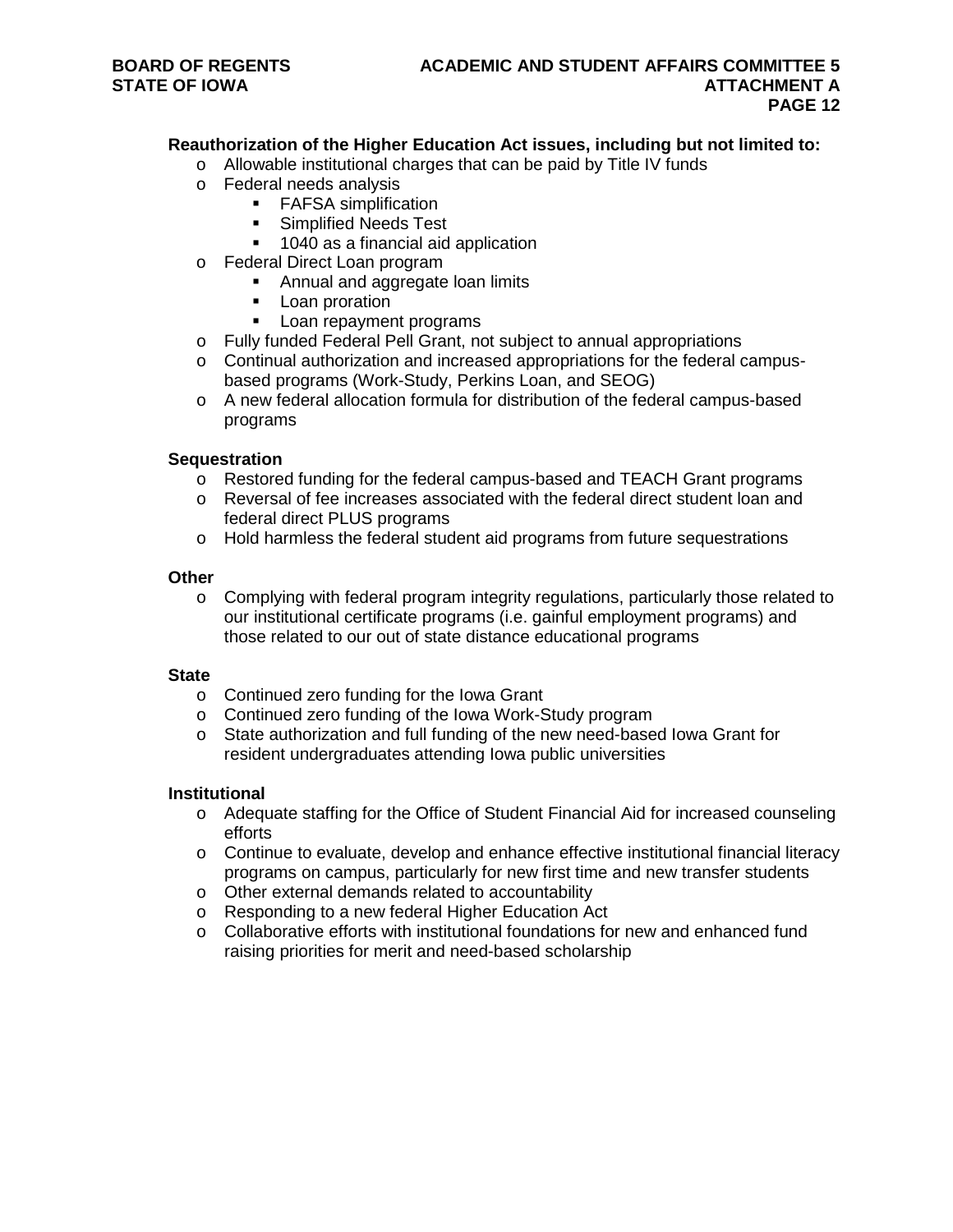|         |        | Resident   |        |        | Non-Resident* |            |        | Total      |        |  |  |
|---------|--------|------------|--------|--------|---------------|------------|--------|------------|--------|--|--|
| Year    | SUI    | <b>ISU</b> | UNI    | SUI    | ISU           | <b>UNI</b> | SUI    | <b>ISU</b> | UNI    |  |  |
| 2010-11 | 12,578 | 16,084     | 10,532 | 8,598  | 7,020         | 859        | 21,176 | 23,104     | 11,391 |  |  |
| 2011-12 | 12.215 | 16,552     | 10,535 | 9,349  | 7,791         | 872        | 21.564 | 24.343     | 11,407 |  |  |
| 2012-13 | 12,195 | 17,050     | 9,806  | 9,804  | 8,503         | 849        | 21,999 | 25,553     | 10,655 |  |  |
| 2013-14 | 12,012 | 18.009     | 9,411  | 9,962  | 9,650         | 969        | 21.974 | 27.659     | 10,380 |  |  |
| 2014-15 | 12,140 | 18,478     | 9,052  | 10,214 | 10,415        | 1,090      | 22,354 | 28,893     | 10,142 |  |  |
| 2015-16 | 12,760 | 19,285     | 9,083  | 10,597 | 10,749        | 1,086      | 23,357 | 30,034     | 10,169 |  |  |

#### **TOTAL UNDERGRADUATE STUDENTS AT THE REGENT UNIVERSITIES 2011-12 to 2015-16**

\* Non-Resident includes international students

#### **NUMBER AND PERCENT OF UNDERGRADUATES WHO RECEIVED FINANCIAL AID 2011-12 to 2015-16**

|         |      |            | Resident   |            |            | Non-Resident* |            |        | Total      |       |  |  |
|---------|------|------------|------------|------------|------------|---------------|------------|--------|------------|-------|--|--|
| Year    |      | <b>SUI</b> | <b>ISU</b> | <b>UNI</b> | <b>SUI</b> | ISU           | <b>UNI</b> | SUI    | <b>ISU</b> | UNI   |  |  |
| 2010-11 | n.   | 10,486     | 14,201     | 9,220      | 5,488      | 5,413         | 618        | 15,974 | 19,614     | 9,838 |  |  |
|         | $\%$ | 83.4%      | 88.3%      | 87.5%      | 63.8%      | 77.1%         | 71.9%      | 75.4%  | 84.9%      | 86.4% |  |  |
| 2011-12 | n    | 9,505      | 14,661     | 9,010      | 6,732      | 6,013         | 596        | 16,237 | 20,674     | 9,606 |  |  |
|         | $\%$ | 77.8%      | 88.6%      | 85.5%      | 72.0%      | 77.2%         | 68.3%      | 75.3%  | 84.9%      | 84.2% |  |  |
| 2012-13 | n    | 11,055     | 15,025     | 8,371      | 4,637      | 6,588         | 559        | 15,692 | 21,613     | 8,930 |  |  |
|         | %    | 90.6%      | 88.1%      | 85.4%      | 47.3%      | 77.5%         | 65.8%      | 71.3%  | 84.6%      | 83.4% |  |  |
| 2013-14 | n    | 11,205     | 15,877     | 8,432      | 5,636      | 7,496         | 877        | 16,841 | 23,373     | 9,309 |  |  |
|         | $\%$ | 93.3%      | 88.2%      | 89.6%      | 56.6%      | 77.7%         | 90.5%      | 76.6%  | 84.5%      | 89.7% |  |  |
| 2014-15 | n    | 10,178     | 16,247     | 8,282      | 7,125      | 8,091         | 962        | 17,303 | 24,338     | 9,244 |  |  |
|         | %    | 83.8%      | 87.9%      | 91.5%      | 69.8%      | 77.7%         | 88.3%      | 77.4%  | 84.2%      | 91.1% |  |  |
| 2015-16 | n    | 11,041     | 16,795     | 8,353      | 7,057      | 8,369         | 899        | 18,098 | 25,164     | 9,252 |  |  |
|         | $\%$ | 86.5%      | 87.1%      | 92.0%      | 66.6%      | 77.9%         | 82.8%      | 77.5%  | 83.8%      | 91.0% |  |  |

\* Non-Resident includes international students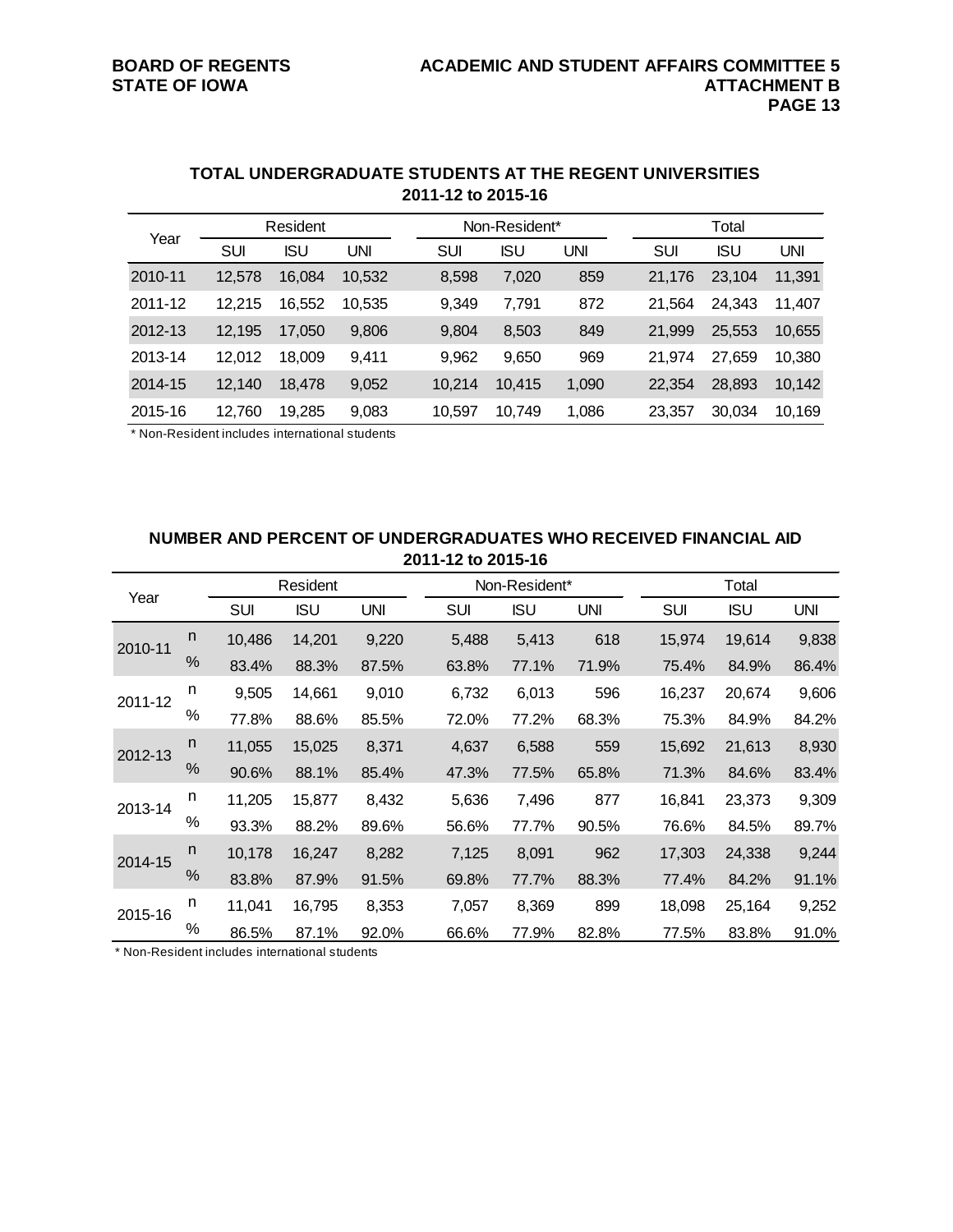# **AVERAGE INDEBTEDNESS FOR THOSE GRADUATING WITH DEBT 2012-13 to 2015-16**

| <b>University of Iowa</b>                           | 2012-13  | 2013-14  | 2014-15  | 2015-16  |
|-----------------------------------------------------|----------|----------|----------|----------|
| Average indebtedness                                | \$27,304 | \$27,581 | \$27,415 | \$26,557 |
| Average indebtedness for lowa residents             | \$26,351 | \$26,072 | \$26,000 | \$25,454 |
| Average need-based indebtedness*                    | \$12,323 | \$12,626 | \$12,385 | \$12,513 |
| Average need-based indebtedness for lowa residents* | \$12,135 | \$12,268 | \$12,119 | \$12,366 |
|                                                     |          |          |          |          |
| <b>Iowa State University</b>                        | 2012-13  | 2013-14  | 2014-15  | 2015-16  |
| Average indebtedness                                | \$29,458 | \$27,940 | \$27,070 | \$27,563 |
| Average indebtedness for lowa residents             | \$28,787 | \$26,848 | \$25,831 | \$26,371 |
| Average need-based indebtedness*                    | \$13,844 | \$13,485 | \$13,171 | \$13,044 |
| Average need-based indebtedness for lowa residents* | \$13,876 | \$13,280 | \$13,023 | \$12,928 |
|                                                     |          |          |          |          |
| <b>University of Northern Iowa</b>                  | 2012-13  | 2013-14  | 2014-15  | 2015-16  |
| Average indebtedness                                | \$23,151 | \$23,163 | \$22,313 | \$22,993 |
| Average indebtedness for lowa residents             | \$23,133 | \$23,053 | \$22,299 | \$22,770 |
| Average need-based indebtedness*                    | \$12,769 | \$12,570 | \$12,133 | \$12,323 |
| Average need-based indebtedness for lowa residents* | \$12,755 | \$12,521 | \$12,104 | \$12,276 |

\* need-based refers to a type of loan program, it is not need of student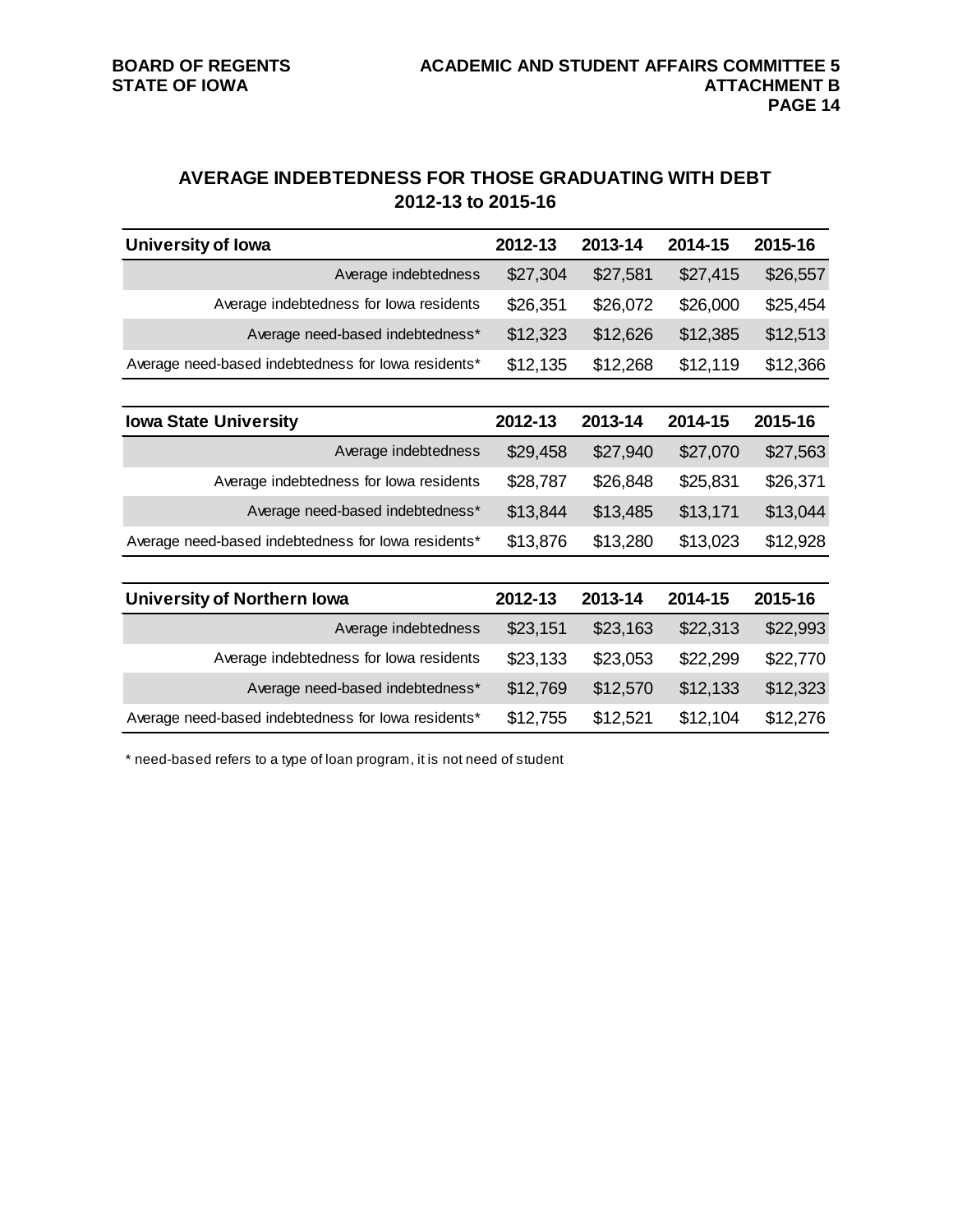# **BOARD OF REGENTS EDUCATION AND STUDENT AFFAIRS COMMITTEE 5 PAGE 15**

#### **GLOSSARY**

Direct Lending Schools. Students are able to borrow directly through the school to receive their federal student loans. The Health Care and Education Reconciliation Act of 2010 now requires all post-secondary institutions participating in Title IV programs to be direct lending schools. The three Regent universities have participated in the direct lending program since 1994-1995.

Expected Family Contribution (EFC). This is the amount that the student and his/her family are expected to contribute toward the student's education. If the EFC is below a certain amount, the student may be eligible for a Federal Pell Grant. The EFC data elements may be adjusted under certain circumstances, e.g., the EFC may be adjusted to consider the family's elementary and secondary tuition expenses, their medical and dental expenses not paid by insurance, unusually high child care expenses, a family member's recent unemployment, or other changes in a family's income, a family's assets, or a student's status.

Federal Pell Grant. A Federal Pell Grant, unlike a loan, does not have to be repaid. Only undergraduate students who have not earned a bachelor's or professional degree are eligible for a Pell Grant.

Campus-Based Federal Programs. These include the Federal Work-Study (FWS), Federal Supplemental Educational Opportunity Grant (FSEOG), and Perkins Loans. These programs are all need-based. The funds are distributed to institutions based on a complex formula, and the institutions allocate them to students with financial need. An FSEOG does not have to be repaid. FSEOG awards are based on the availability of funds at the school. The student can receive between \$100 and \$4,000 a year, depending on the date of application, level of need, funding level of the school, and school's financial aid office policies. Institutions must contribute 25% of the award amounts.

Subsidized Loan. A subsidized loan is awarded on the basis of financial need. The student will not be charged any interest before beginning repayment or during authorized periods of deferment. The federal government subsidizes the interest during these periods.

Types of Loans. There is a variety of loan programs available to students and their parents.

- Federal Perkins Loan is a low-interest loan for students with exceptional financial need.
- Federal Stafford Loan is a simple interest, government guaranteed, no collateral loan.
- $\diamondsuit$  Federal PLUS (Parent Loan for Undergraduate Students) is a simple interest, government guaranteed, no collateral loan; parents are eligible for the PLUS if they meet the minimum government credit requirements.
- $\Diamond$  Private Loan is a non-federal loan offered by a private lending institution to cover educational costs. Borrowers must meet credit underwriting criteria of the financial institution to qualify. Both fixed-rate and variable-rate loans are available; interest accrues during the entire time of enrollment and repayment; deferments and discharges are at the lender's discretion.

Unmet/Overmet Financial Need. Unmet/overmet financial need is calculated by subtracting the expected family contribution (EFC) and the assistance (grants, scholarships, loans, and employment) provided by the institution or other sources from the cost of attendance (tuition, fees, books, and room and board).

Unsubsidized Loan. An unsubsidized loan is not awarded on the basis of need. The student will be charged interest from the time the loan is disbursed until it is paid in full.

Work-Study Funds. Work-study funds come from federal and state programs in which a maximum of 75% of the wages is covered by the federal or state program. The federal government covers 100% of the wages for students who are employed as tutors in America Reads<sup>[22](#page-14-0)</sup> and America Counts<sup>[23](#page-14-1)</sup> Programs. The federal government covers 75% of the wages for students who are employed in community-based organizations; the employing organization covers the other 25% of the wages.

 $\overline{a}$ 

<span id="page-14-0"></span><sup>&</sup>lt;sup>22</sup> Federal initiative to improve elementary students' reading skills.

<span id="page-14-1"></span><sup>&</sup>lt;sup>23</sup> Federal initiative to improve elementary students' math skills.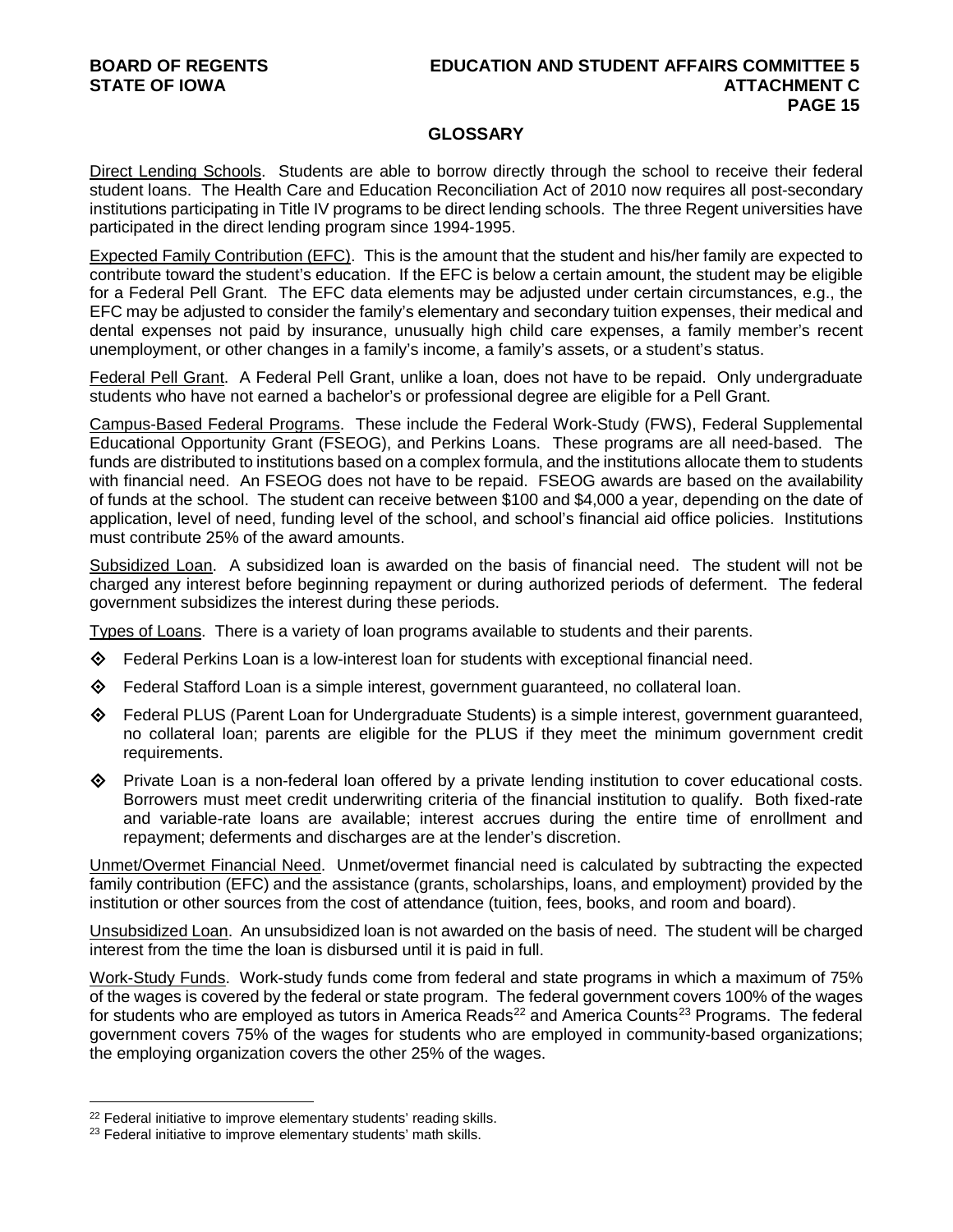#### **Contact: Jason Pontius**

#### **ANNUAL REGENT STUDENT FINANCIAL AID STUDY**

**Action Requested:** Receive the annual Regent student financial aid study for 2015-2016.

**Executive Summary:** In response to the Board's request for information regarding the socio-economic status of students who receive financial aid at the Regent universities, the Board Office and university financial aid representatives designed and implemented the annual Regent Financial Aid Study in 2004. This study analyzes student financial aid by family adjusted gross income (AGI) of a segment of the financial aid recipient population at the Regent universities and looks at characteristics of students receiving financial aid.

In 20[1](#page-15-0)5-2016, there were 25,782 full-time, resident, dependent undergraduate FAFSA<sup>1</sup> filers who received and accepted financial aid at one of the Regent universities.<sup>[2](#page-15-1)</sup> This is an increase of 756 students (+3.0%) from the prior year.

 $\Diamond$  The Regent universities design a financial aid package for each undergraduate student who applies and completes a FAFSA. The financial aid package, which includes a combination of grants/scholarships, work-study/employment, and loans<sup>[3](#page-15-2)</sup>, is designed to meet each student's total financial need. However, students, especially those with a family AGI < \$15,000, frequently do not accept certain components of the package, such as employment or loans. This results in what appears to be unmet financial need for the student on the part of the university.

- Changes/Trends
	- Students with a family AGI < \$15,000 tend to have a higher average total grant award and a smaller total loan award accepted while students with a family AGI ≥ \$45,000 tend to have a smaller grant award and a higher total loan award accepted.
	- There was an increase in the number of full-time, resident, dependent undergraduate FAFSA filers. This is the third consecutive year of an increase.
	- In 2013, Iowa had the 15<sup>th</sup> highest college participation rate (42.5%) for 18-24 year old students from low income families; the national average was 38.[4](#page-15-3)%. <sup>4</sup>
	- The Iowa Postsecondary Readiness Reports for show that 53% of 2012-2014 Iowa high school graduates enrolled in Free and Reduced Lunch, a proxy measure for poverty, attended college within one year of high school graduation. The average college enrollment for Iowa high school graduates one year after graduation is 71%.<sup>[5](#page-15-4)</sup>

The Regent Financial Aid Study addresses the Board of Regents Strategic Plan priority of "Ensuring access to education and student success".

<span id="page-15-0"></span> <sup>1</sup> FAFSA – Free Application for Federal Student Aid.

<span id="page-15-1"></span><sup>2</sup> There were 41,368 full-time, resident undergraduates in Fall 2016.

<span id="page-15-2"></span><sup>3</sup> From all sources.

<span id="page-15-3"></span><sup>4</sup> Postsecondary Education Opportunity, October 2013 (most current available).

<span id="page-15-4"></span><sup>5</sup> Iowa Postsecondary Readiness Reports, 2016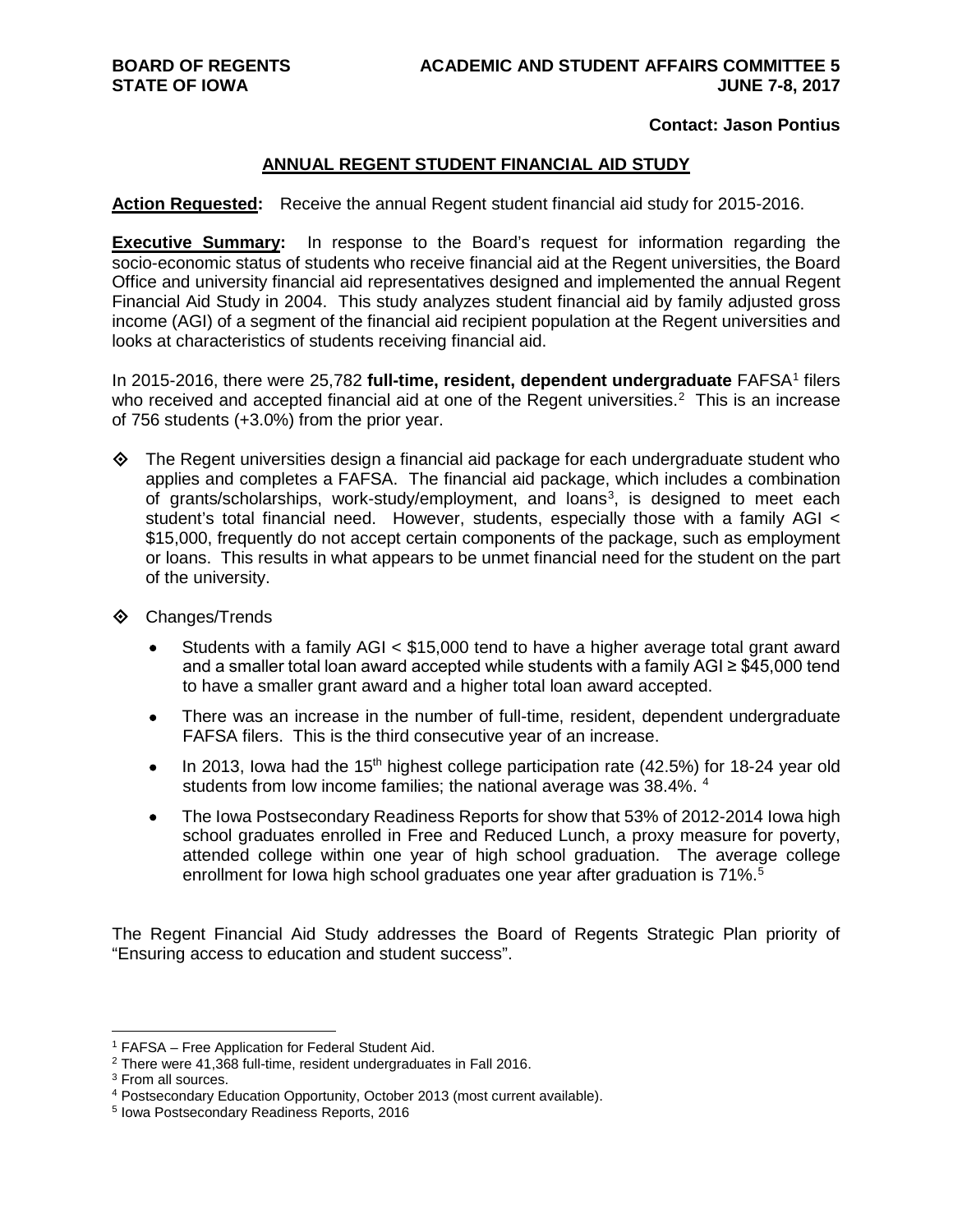### **Background:**

- The Regent Financial Aid Study includes the following variables:
	- FAFSA filers who are undergraduates, full-time, dependent students, Iowa residents, receiving financial aid
	- family income (adjusted gross income)
	- cost of attendance;
	- expected family contribution
	- total need
	- total financial aid accepted
	- financial need not met by aid accepted by students
- $\diamond$  The Regent Financial Aid study reflects these characteristics:
	- The financial aid packages offered to students do not include institutional employment (other than work-study) or off-campus employment. Students may use institutional and off-campus employment to meet their financial need.
	- Federal grants are primarily need-based, except for programs such as ROTC and TEACH. Available state grants are also need-based. Institutional/private grants blend need-based and merit-based aid.
	- Perkins loans and subsidized Stafford loans require demonstration of financial need. Other loans, such as unsubsidized Stafford loans, PLUS, and alternative loans, do not require demonstration of need.
- $\Diamond$  At the University of Iowa, there were 7,238 students in this study who received and accepted financial aid in 2015-2016. This is an increase of 238 students (+3.4%) from the prior year.
- $\Diamond$  At Iowa State University, there were 12,726 students in this study who received and accepted financial aid in 2015-2016. This is an increase of 499 students (+4.1%) from the prior year.
- $\Diamond$  At the University of Northern Iowa, there were 5,818 students in this study who received and accepted financial aid in 2015-2016. This is an increase of 19 students (+0.3%) from the prior year.
- $\Diamond$  Using family income as the criterion, there were 25,782 students who received any type of financial aid in 2015-2016. Approximately 10% had a family AGI < \$30,000; 17% had a family AGI of \$30,000-\$59,999; 21% had a family AGI of \$60,000-\$89,999; and 52% had a family AGI ≥\$90,000.
	- In 2015-2016, there were 20,225 students who received some type of grant award; this represents an increase of 887 students (+4.6%) from the prior year.
	- In 20[1](#page-16-0)4-2015, there were 19,209 students who received some type of loan<sup>1</sup>; this represents a decrease of 80 (-0.4%) from the prior year.

<span id="page-16-0"></span> <sup>1</sup>Includes PLUS.